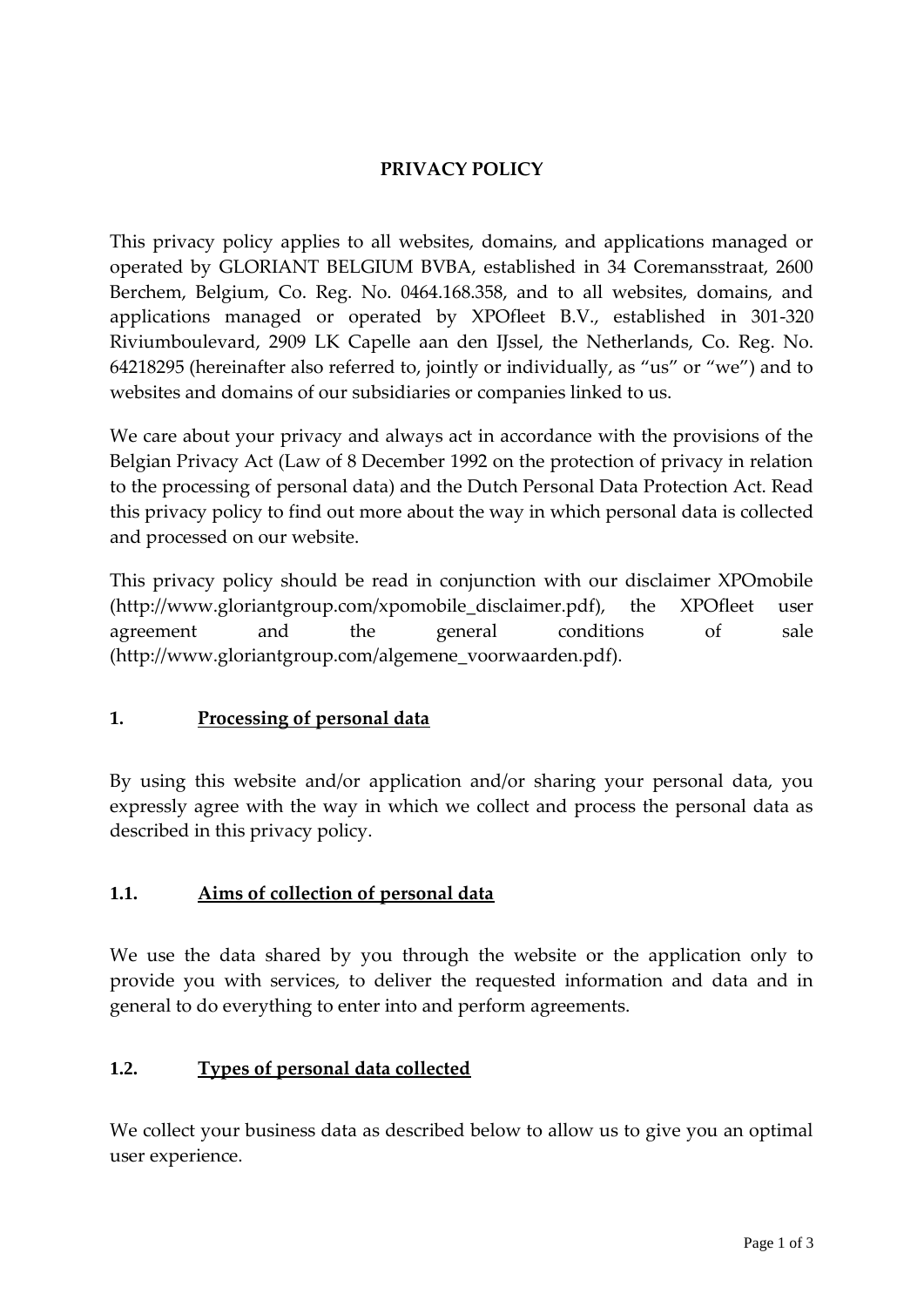Through this website or our software, the name, address, profession, job title and role, telephone number, company details, VAT number and e-mail address of every potential client may be collected, when these data are communicated upon sign-up to the website, when completing a contact form, or when placing an order.

We never collect sensitive personal data as described within the meaning of Article 6 to 8 of the Belgian Privacy Act.

The name and surname of the user, the number plate and the make or type of vehicle, the benefits in kind linked to that vehicle, the tax relief band, the duration of the leasing contract (provided in number of months and/or kilometres), the amount of kilometres, the average fuel use, the number of litres filled, the  $CO<sub>2</sub>$  emissions, any petrol cards, any damage, fines and amounts, the length of journeys for business and personal purposes, own contribution for private use of a company car and mobility budget related information may be shown through the mobile application. These data are shown based on the information provided by the client and/or the user.

Saving these data is necessary in order for our software to work properly.

These data may only be further processed, used, or added by us anonymously. Anonymised information is used only for statistical purposes and to improve the application.

Upon visiting the website or application, we also register your IP address, your browser and control system, the external website you have been redirected from, the pages searched by you and the date and time of your visit of each page. This information is used only for statistical purposes and to further improve the website or application.

## **1.3. Parties with access to personal data**

The personal data obtained are not disclosed to third parties. We do however reserve the right to provide personal data to the competent authorities at their express request.

The anonymised data can be further processed by us or our subsidiaries or associated companies, or other natural or legal persons who act for us as subcontractors. These subcontractors have access only to the data that is strictly necessary for the performance of their tasks. Data shall not be processed in a country outside the European Economic Area (EEA).